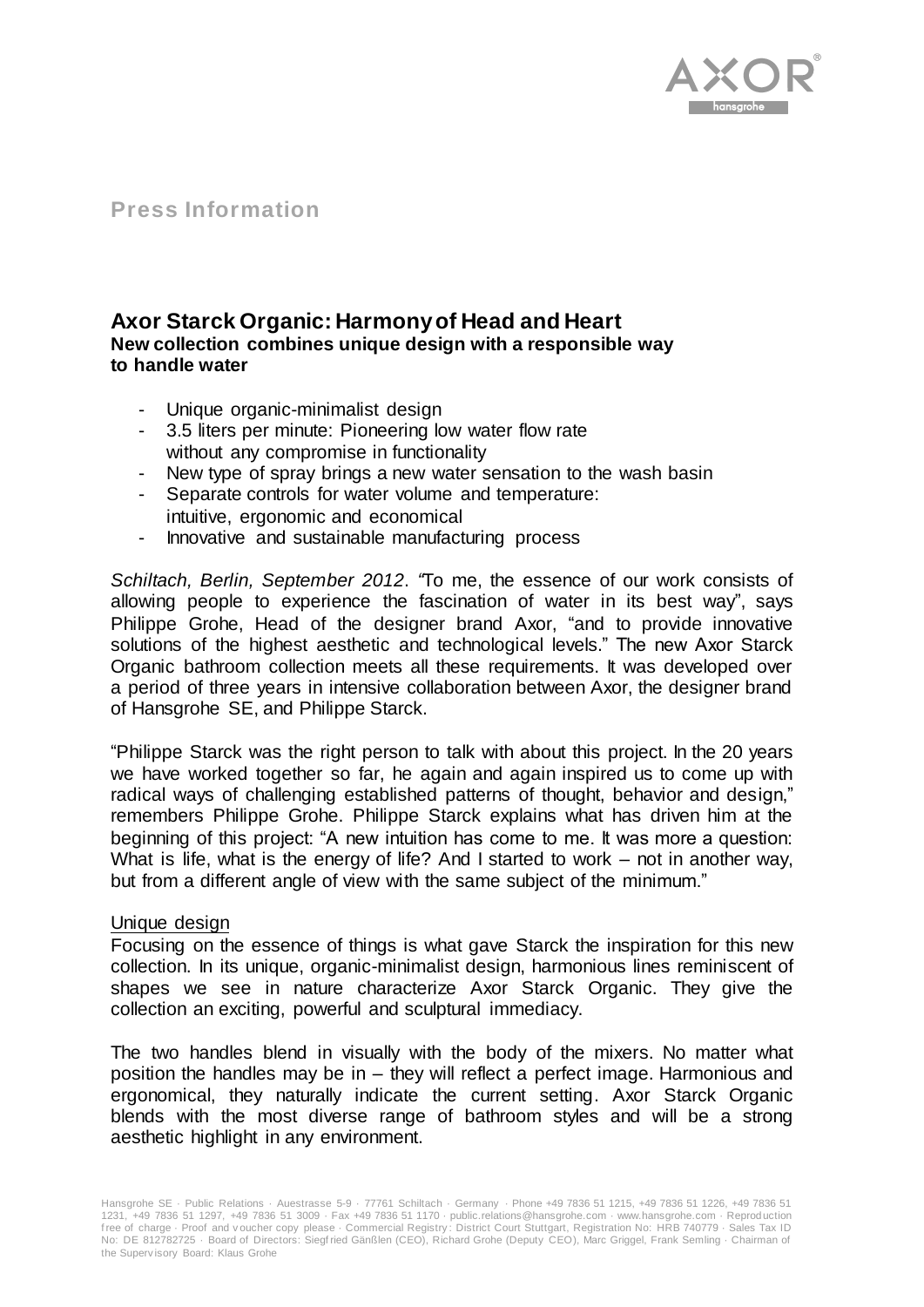

Pioneering low consumption without any compromise in functionality,

bringing a new water sensation

Especially for the most frequently used wash basin mixers, the company's spray research laboratory developed a new kind of water spray. Like a generous shower spray, it consists of 90 individual outlets, each producing countless gentle drops of water. This new and extremely efficient shower spray for the wash basin not only provides a new sensation; it is also more functional as it sprays a large surface area.

With its pioneering new spray, the wash basin mixer from Axor Starck Organic sets a new standard: a consumption of only 3.5 liters of water per minute, without any compromises in functionality. Axor Starck Organic gives you the water you wish for – using less water!

By comparison: on the international market, the standard for wash basin mixers is a flow rate of 7 liters per minute or even higher. Only three years after restricting the flow rate of their entire range of wash basin mixers to 5 liters per minute on average, Axor is extending the company´s pioneering role even further by achieving a generous flow at the rate of 3.5 liters per minute.

## Using water with greater awareness: separate controls for volume and temperature for greater comfort and lower consumption

The wash basin mixers in the new collection allow us to use water and energy intuitively, ergonomically and economically. Water flow and temperature are controlled separately. With Axor Starck Organic, the water is turned on and off at the end of the spout. This is ergonomic, because the hands are right where the water emerges. And not a single drop falls where it is not needed, not even onto the mixer itself. The temperature is regulated at the top of the mixer. There, it may remain at the energy-saving cold position or at any other preferred setting. If the user wants to change the temperature – which is not always necessary – then this is done in a separate action.

# "Normal" instead of "Eco"

With Axor Starck Organic, less is more. A flow rate of 3.5 liters per minute without missing out on comfort means: the responsible use of water is becoming the positive norm. If a stronger spray is required on occasion, the flow rate can be boosted up to 5 liters per minute.

### Innovative and sustainable

The name Axor Starck Organic stands not only for the collection's design and responsible use of water and energy; it also points to sustainability aspects that are relevant already in the manufacturing process:

Thanks to the special construction of the mixer, the walls of the basic body can be cast using about one third less brass – and hence consuming considerably less energy – than a conventionally produced model would.

Hansgrohe SE · Public Relations · Auestrasse 5-9 · 77761 Schiltach · Germany · Phone +49 7836 51 1215, +49 7836 51 1226, +49 7836 51 1231, +49 7836 51 1297, +49 7836 51 3009 · Fax +49 7836 51 1170 · public.relations@hansgrohe.com · www.hansgrohe.com · Reproduction f ree of charge · Proof and v oucher copy please · Commercial Registry : District Court Stuttgart, Registration No: HRB 740779 · Sales Tax ID No: DE 812782725 · Board of Directors: Siegf ried Gänßlen (CEO), Richard Grohe (Deputy CEO), Marc Griggel, Frank Semling · Chairman of the Superv isory Board: Klaus Grohe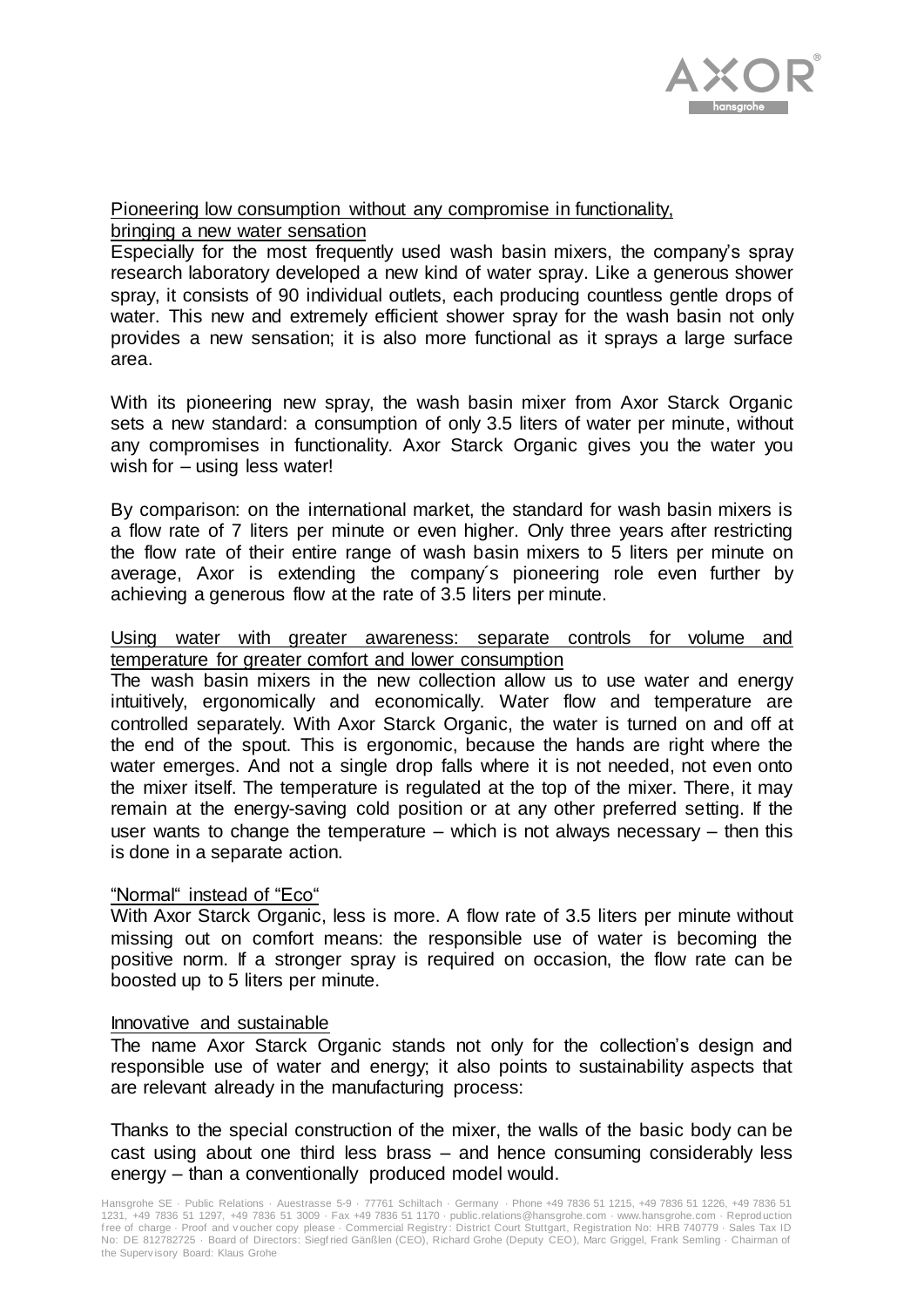

Decoupled water conduits inside the mixer prevent direct contact between the water and the body of the mixer.

Like all Axor mixers, Axor Starck Organic is manufactured exclusively at the Axor plant at the Hansgrohe headquarters in Schiltach in the Black Forest. This plant is considered one of the most advanced of its type, not least in terms of its sustainability performance. For Axor, "Made in Germany" is about more than just the location, however: it stands for the ultimate in quality and workmanship, in the best sense of the word.

#### "Nature is at home everywhere": the collection for the whole bathroom

The Axor Starck Organic collection consists of more than 40 products, covering all areas within the bathroom. Mixers for the wash basin come in four different heights and a wall-mounted solution. Mixers for the shower and bath tub focus on thermostatic technology for exposed and concealed-mounted solutions. The collection is complemented with a range of accessories.

The mixers bring a strong highlight to the bathroom and blend harmoniously with the most various environments: "Nature is right at home everywhere!" comments Philippe Grohe. In combination with collections such as the Axor ShowerCollection with Philippe Starck, Axor Starck Organic is ideal for creating strong highlights.

#### The collection that appeals to Head & Heart

"In our very first discussions about this new project, it was already clear to us, that we were aiming for a new way to use water in a responsible way", recalls Philippe Grohe. And Philippe Starck adds: "This collection is yet another revolution, a new cocktail of highest technology and good philosophy." Axor Starck Organic shifts our focus on the essence of things, highlighting their sensuality and beauty, and touching both our heads and hearts.

\*\*\*

Axor, the designer brand of Hansgrohe SE, successfully realizes "*Designer Visions for Your Bathroom*". In cooperation with Axor, leading product designers, architects and interior designers develop their vision for the bathroom as a living space. The Axor collections offer a great number of unique and sustainable solutions to create personalised bathrooms of the highest aesthetic and technological levels. To date, Axor collections have been created by Phoenix Design, Philippe Starck, Antonio Citterio, Jean-Marie Massaud, Patricia Urquiola as well as Ronan and Erwan Bouroullec. They all contribute towards making life in and around the bathroom a little more meaningful and beautiful. The Axor brand is headed by Philippe Grohe.

\*\*\*

Hansgrohe SE · Public Relations · Auestrasse 5-9 · 77761 Schiltach · Germany · Phone +49 7836 51 1215, +49 7836 51 1226, +49 7836 51 1231, +49 7836 51 1297, +49 7836 51 3009 · Fax +49 7836 51 1170 · public.relations@hansgrohe.com · www.hansgrohe.com · Reproduction f ree of charge · Proof and v oucher copy please · Commercial Registry : District Court Stuttgart, Registration No: HRB 740779 · Sales Tax ID No: DE 812782725 · Board of Directors: Siegf ried Gänßlen (CEO), Richard Grohe (Deputy CEO), Marc Griggel, Frank Semling · Chairman of the Superv isory Board: Klaus Grohe